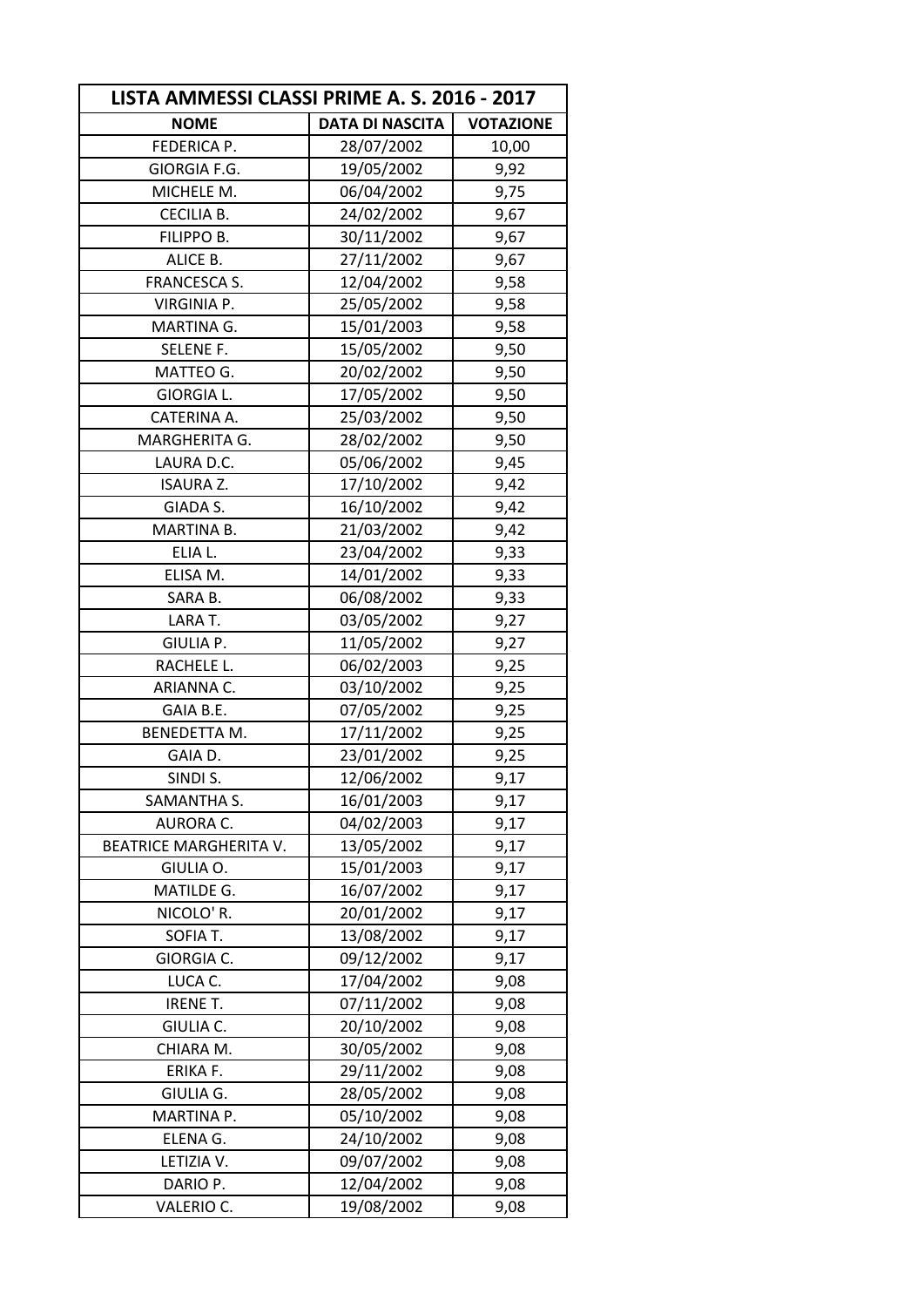| AGNESE B.           | 30/12/2002 | 9,08 |
|---------------------|------------|------|
| ELENA B.            | 07/08/2002 | 9,00 |
| GIADA F.            | 03/08/2002 | 9,00 |
| DANIELA C.          | 15/02/2001 | 9,00 |
| ILARIA R.           | 08/04/2002 | 9,00 |
| SARA C.             | 26/10/2002 | 9,00 |
| <b>BENEDETTA B.</b> | 18/11/2002 | 9,00 |
| IRENE P.            | 28/03/2002 | 9,00 |
| LUCA R.             | 24/11/2002 | 9,00 |
| CAMILLA C.          | 01/08/2002 | 9,00 |
| LUCIA VALERIA B.    | 21/08/2002 | 9,00 |
| MIKI C.             | 26/06/2002 | 9,00 |
| CAROLINA M.         | 09/05/2002 | 9,00 |
| ALESSIA P.          | 01/01/2002 | 9,00 |
| ANITA P.            | 13/07/2002 | 9,00 |
| <b>GIORGIA S.</b>   | 08/01/2002 | 8,92 |
| GIULIA P.           | 08/08/2002 | 8,92 |
| SIMONE B.           | 07/08/2002 | 8,92 |
| <b>GIULIA T.</b>    | 21/07/2002 | 8,92 |
| ALESSIA M.          | 24/07/2002 | 8,92 |
| CAMILLA M.          | 13/08/2002 | 8,92 |
| SOFIA ELISABETTA D. | 30/11/2002 | 8,92 |
| ESTELLE O.          | 26/12/2002 | 8,92 |
| CHIARA F.           | 06/08/2002 | 8,83 |
| FLAVIO B.           | 25/07/2002 | 8,83 |
| CAMILLA V.          | 16/04/2002 | 8,83 |
| DIANA D.            | 09/11/2002 | 8,83 |
| MARGHERITA C.       | 25/07/2002 | 8,83 |
| CHIARA R.           | 14/07/2002 | 8,83 |
| SILVIA B.           | 03/09/2002 | 8,83 |
| ELDA P.             | 15/09/2002 | 8,83 |
| CAMILLA F.          | 16/04/2002 | 8,82 |
| ILARIA C.           | 11/02/2003 | 8,82 |
| ARIANNA M.          | 15/06/2002 | 8,75 |
| AGATA V.            | 05/02/2003 | 8,75 |
| FILIPPO ANGELO P.   | 13/05/2002 | 8,75 |
| DANIELE O.          | 11/11/2002 | 8,75 |
| ARIANNA V.          | 17/03/2003 | 8,75 |
| GAIA M.             | 07/11/2002 | 8,75 |
| ALICE B.            | 17/05/2002 | 8,75 |
| VALENTINA D.        | 20/09/2002 | 8,75 |
| WHEN AYU P.         | 09/08/2002 | 8,75 |
| CAMILLA L.          | 28/03/2002 | 8,75 |
| EMMAT.              | 23/12/2002 | 8,75 |
| ANNITA B.           | 06/11/2002 | 8,75 |
| FILIPPO B.          | 02/10/2002 | 8,75 |
| ELENA C.            | 12/04/2002 | 8,75 |
| EMMA ALEXANDRA D.P. | 13/02/2002 | 8,75 |
| ELEONORA G.         | 13/04/2002 | 8,75 |
| GAIA N.             | 28/05/2002 | 8,75 |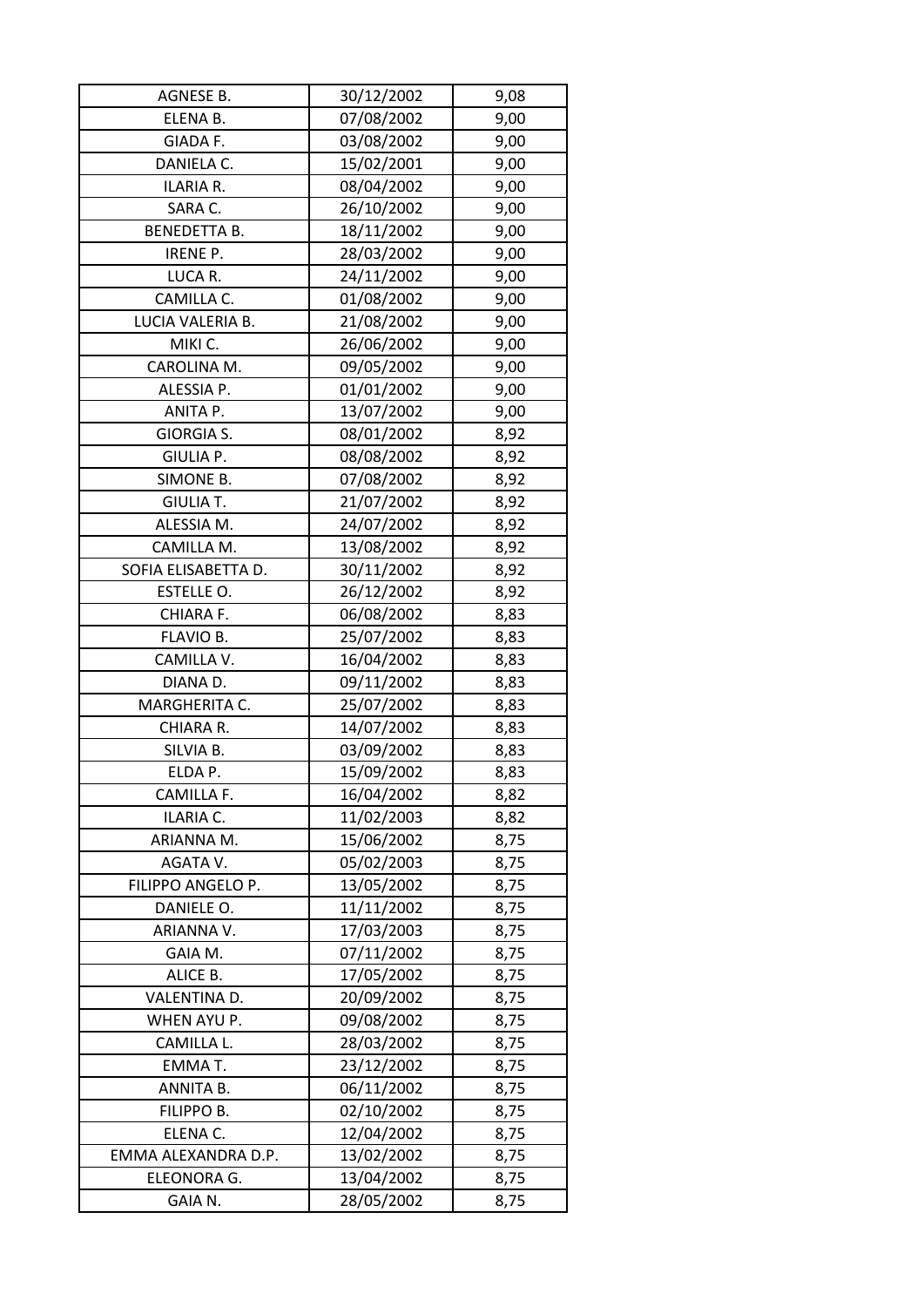| ASIA R.                 | 26/08/2002 | 8,75 |
|-------------------------|------------|------|
| VIRGINIA B.             | 16/01/2002 | 8,75 |
| <b>BIANCA INES F.</b>   | 22/11/2002 | 8,75 |
| <b>BEATRICE P.</b>      | 08/10/2002 | 8,73 |
| ALICE MAIA C.           | 07/06/2002 | 8,67 |
| MARTINA C.              | 28/08/2002 | 8,67 |
| ALESSIO P.              | 19/01/2002 | 8,67 |
| MARTINA K.              | 07/05/2002 | 8,67 |
| <b>VERONICA R.</b>      | 09/03/2002 | 8,67 |
| GAIA F.                 | 02/07/2002 | 8,67 |
| FLORIANO R.             | 21/02/2002 | 8,67 |
| EVA P.                  | 20/05/2002 | 8,67 |
| ELEONORA C.             | 15/11/2002 | 8,67 |
| <b>BEATRICE C.</b>      | 30/01/2002 | 8,67 |
| ELISA MARIA C.          | 24/03/2002 | 8,67 |
| LUDOVICA P.             | 12/08/2002 | 8,67 |
| EDOARDO T.              | 26/03/2002 | 8,58 |
| VITTORIA P.             | 07/02/2003 | 8,58 |
| <b>GIORGIA L.</b>       | 28/09/2002 | 8,58 |
| BENEDETTA M.            | 29/06/2002 | 8,58 |
| AGNESE R.               | 30/03/2002 | 8,58 |
| RENATO F.               | 15/07/202  | 8,58 |
| VALENTINA I.            | 02/05/2002 | 8,58 |
| MADDALENA R.            | 22/11/2002 | 8,58 |
| MANUEL F.               | 02/04/2002 | 8,58 |
| <b>BEATRICE M.</b>      | 28/02/2002 | 8,58 |
| ALESSANDRO R.           | 27/11/2002 | 8,58 |
| CAMILLA B.              | 07/11/2002 | 8,58 |
| SOFIA MARIA P.          | 20/12/2002 | 8,58 |
| SOFIA B.                | 02/10/2002 | 8,50 |
| LAURA C.                | 29/12/2002 | 8,50 |
| GIADA P.                | 14/11/2002 | 8,50 |
| ELENA S.                | 18/02/2002 | 8,50 |
| SANDRA M.               | 03/05/2002 | 8,50 |
| NANTHARAJAH N.R.        | 31/01/2003 | 8,50 |
| DAVIDE A.               | 02/06/2002 | 8,50 |
| CATERINA V.             | 27/04/2002 | 8,50 |
| CARLOTTA B.             | 04/09/2002 | 8,50 |
| SARA M.                 | 05/03/2002 | 8,50 |
| CHIARA T.               | 24/04/2002 | 8,50 |
| XHOI H.                 | 29/05/2002 | 8,50 |
| CAMILLA C.              | 08/02/2003 | 8,50 |
| ORLANDO MARIO MERLIN B. | 08/01/2003 | 8,50 |
| MADDALENA F.            | 22/04/2002 | 8,50 |
| SILVIA C.               | 13/12/2002 | 8,50 |
| MARTINA M.              | 20/07/2002 | 8,50 |
| YLEANA M.               | 13/06/2002 | 8,50 |
| MATILDE P.              | 14/05/2002 | 8,42 |
| MATILDE D.              | 29/03/2002 | 8,42 |
| ALBERTO M.              | 19/12/2002 | 8,42 |